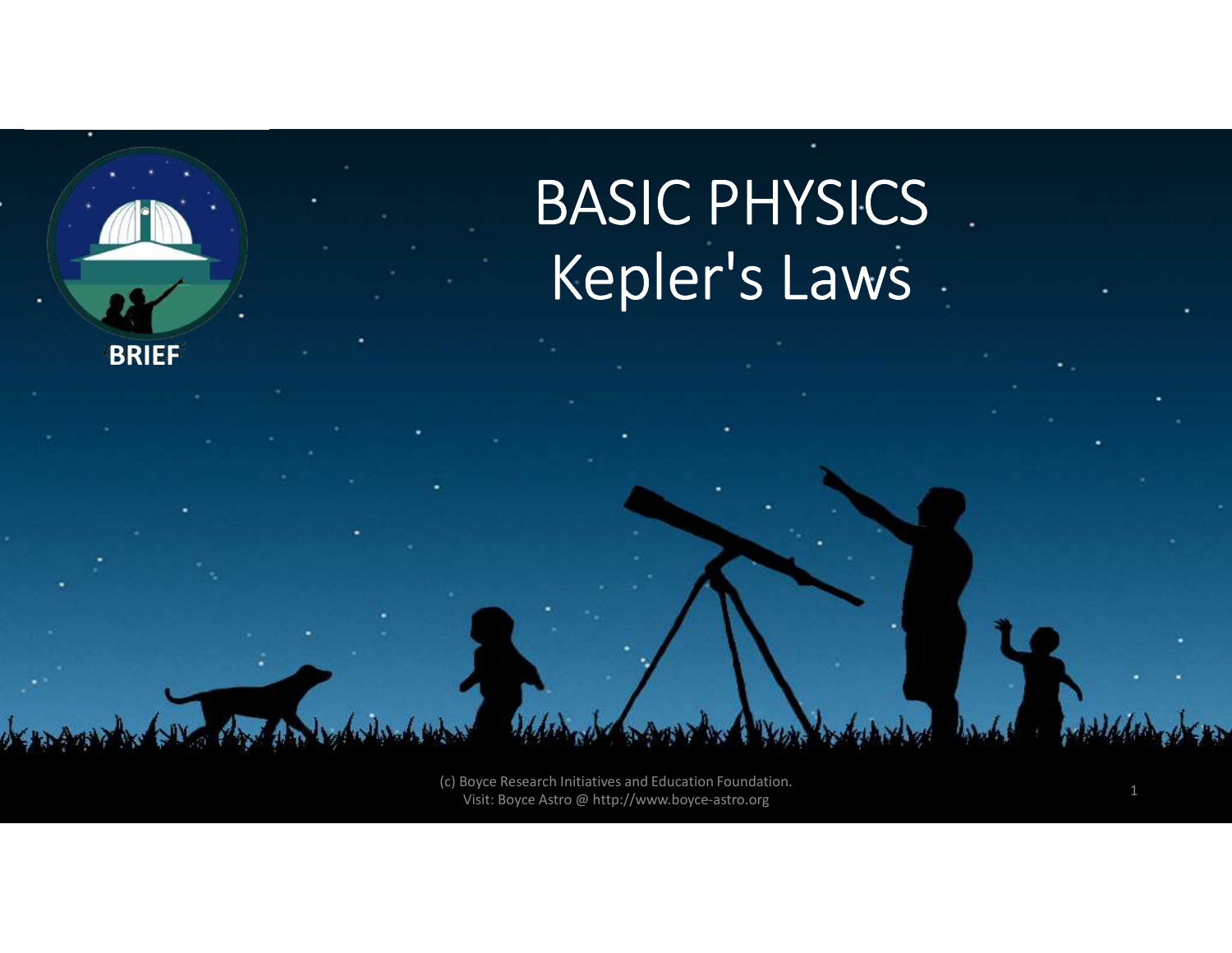

# Overview: This presentation discusses Kepler's Laws which govern the orbits of objects in space.



(c) Boyce Research Initiatives and Education Foundation. Visit: Boyce Astro @ http://www.boyce-astro.org <sup>2</sup>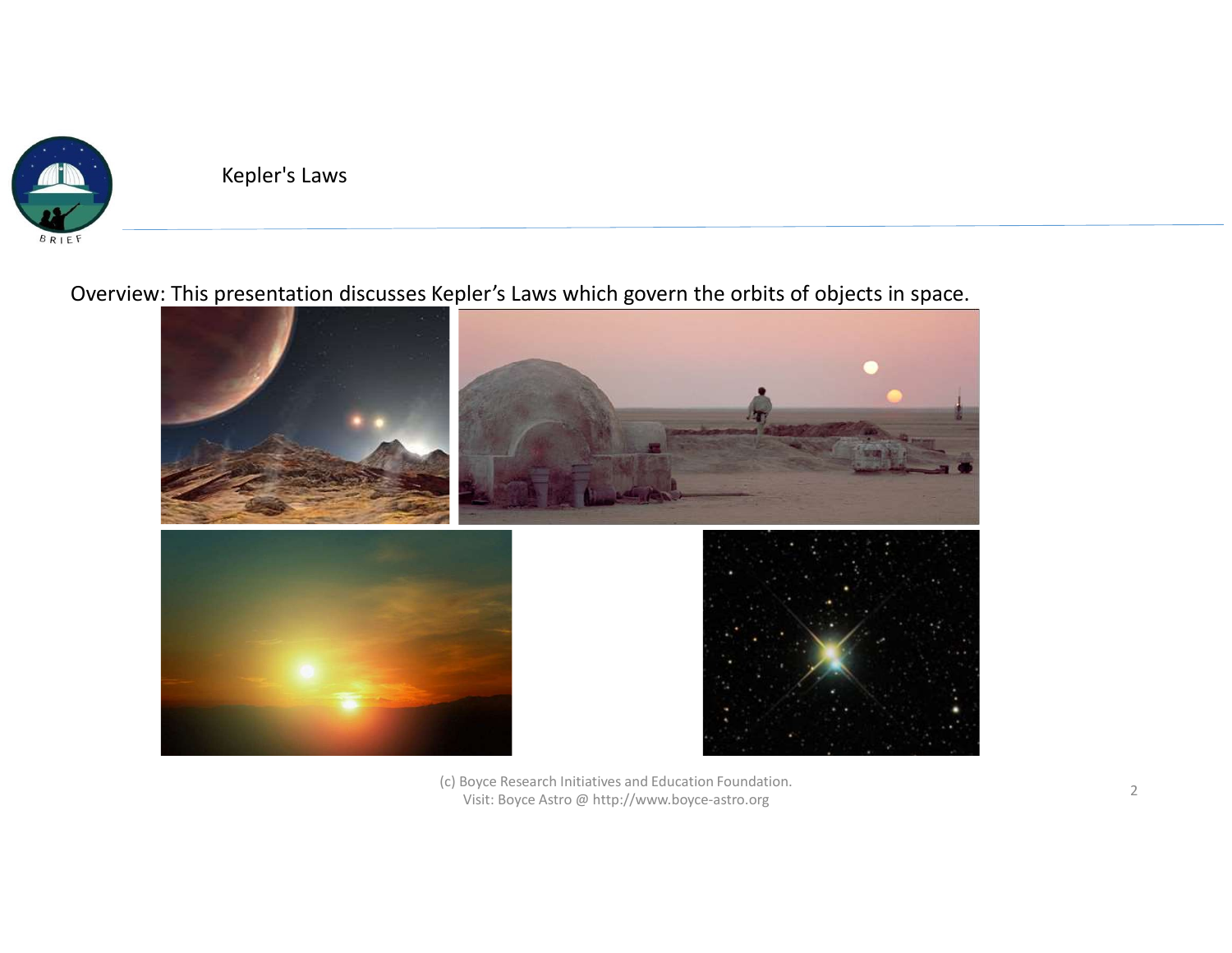

- 
- Kepler's Laws<br>
Johannes Kepler (1571 –1630)<br>
 Mathematician, astronomer, assistant to Tycho Brahe<br>
 Used Brahe's measurements to determine the shape of each planet's orbit by<br>
triangulation using observations made at dif • Used Brahe's measurements to determine the shape of each planet's orbit by triangulation using observations made at different times of the year from the Earth's orbit
- From the data developed 3 Laws of Planetary Motion
	- IMPORTANT: These laws apply to all orbits, not just planets.

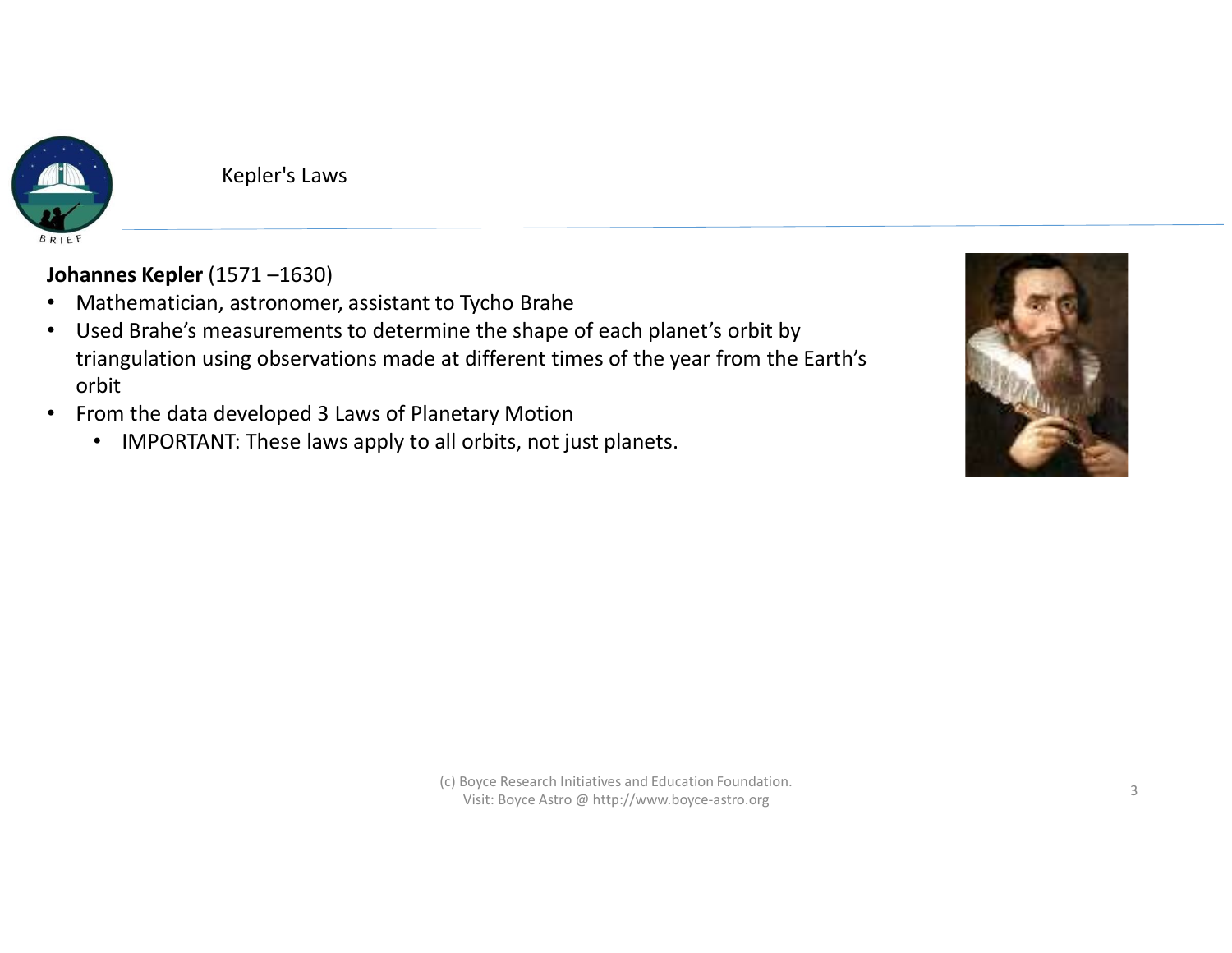

## Kepler's Laws of Planetary Motion:

- - - Its location can be figured out by measurements, but it is irrelevant
- 1. The orbits of **Planetary Motion:**<br>
1. The orbits of the planets are ellipses with the sun at one focus.<br>
1. The orbits of the planets are ellipses with the sun at one focus.<br>
1. NOTE: the other focus is of no particular • The eccentricity and length of a semimajor axis are all that is needed to describe the size and shape of a planets orbital path

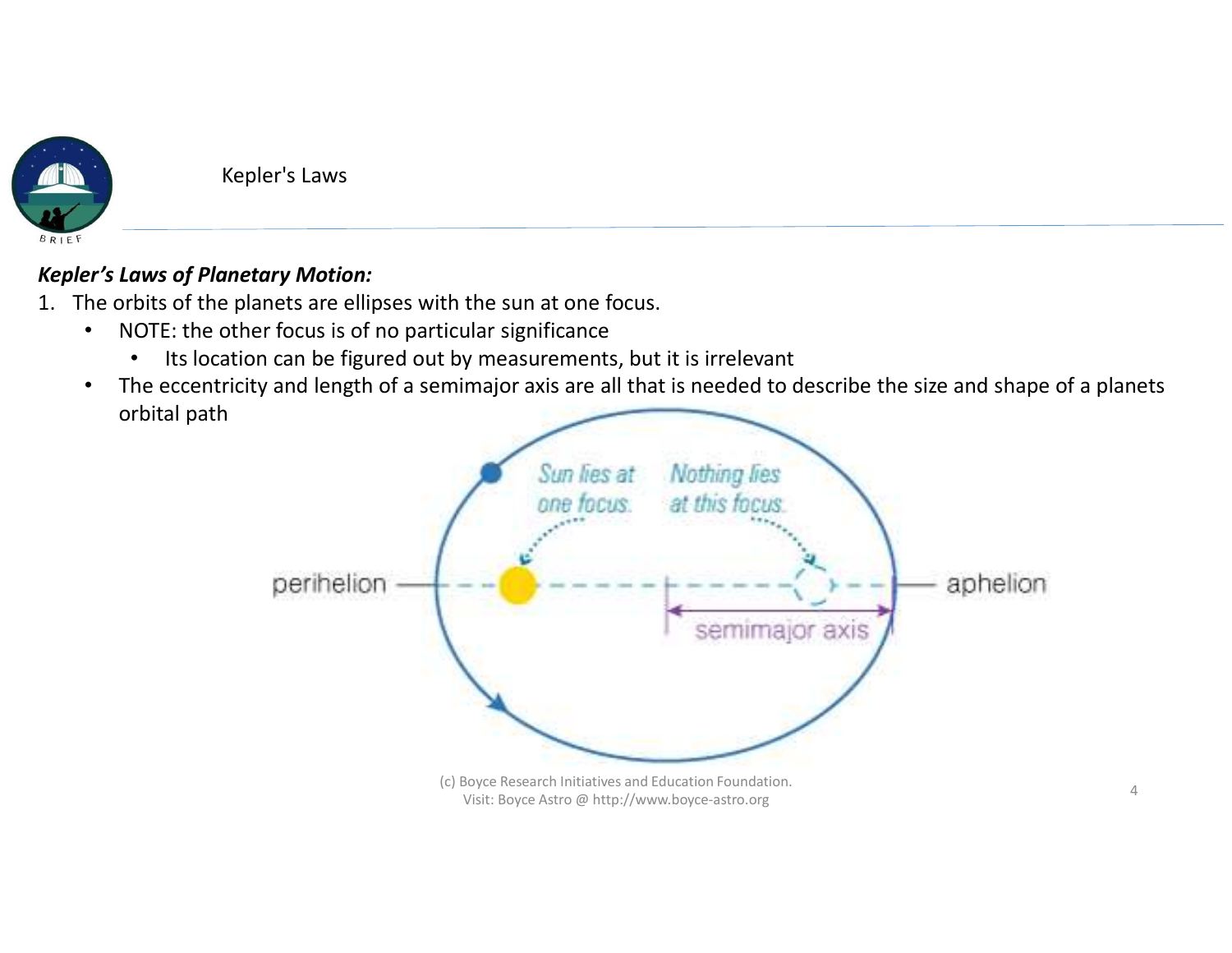

## Kepler's Laws of Planetary Motion:

- 
- Kepler's Laws<br>
Repler's Laws of Planetary Motion:<br>
1. The orbits of the planets are ellipses with the sun at one focus.<br>
2. A line from a planet to the sun sweeps over equal areas in equal intervals of Exercise Repler's Laws<br>
2. A line from a planet to the sun sweeps over equal areas in equal intervals of time.<br>
2. A line from a planet to the sun sweeps over equal areas in equal intervals of time.





(c) Boyce Research Initiatives and Education Foundation. Visit: Boyce Astro @ http://www.boyce-astro.org <sup>5</sup>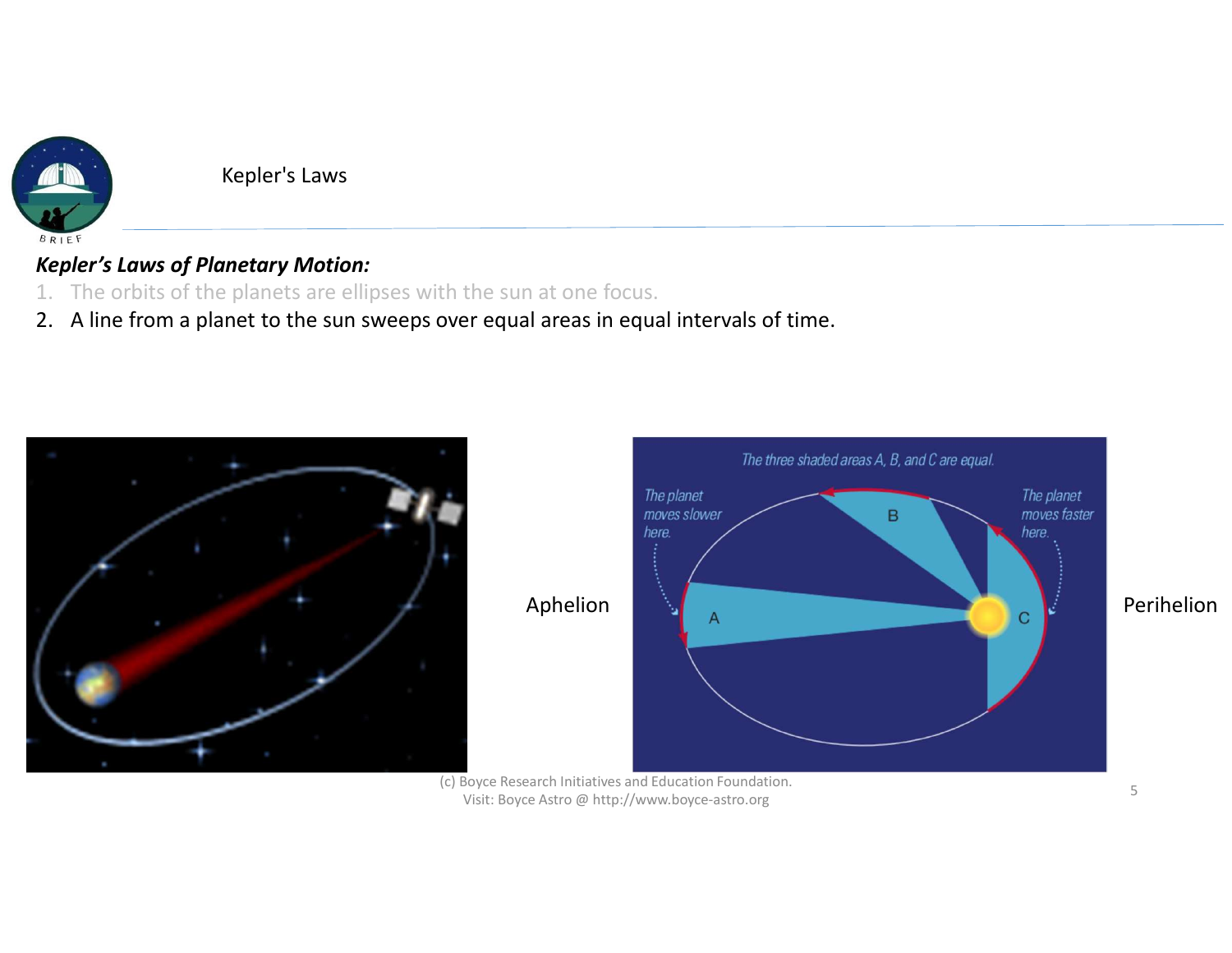

# Kepler's Laws of Planetary Motion:

- 
- 
- Example 1. The orbits of **Planetary Motion:**<br>
1. The orbits of **Planetary Motion:**<br>
1. The orbits of the planets are ellipses with the sun at one focus.<br>
2. A line from a planet to the sun sweeps over equal areas in equal Example:<br>
2. A line from a planet to the sun sweeps over equal areas in equal intervals of time.<br>
2. A line from a planet to the sun sweeps over equal areas in equal intervals of time.<br>
3. A planet's orbital period (P) sq
	- cubed:  $P^{2\sim}A^{3} (P_{y} =$  period in years;  $a_{AU} =$  distance in AU)  $=$  50  $\frac{1}{3}$  Mercury
		-



(c) Boyce Research Initiatives and Education Foundation. Kepler's Laws DEMONSTRATION: http://astro.unl.edu/classaction/animations/renaissance/kepler.html http://astro.unl.edu/classaction/animations/extrasolarplanets/radialvelocitysimulator.html

Visit: Boyce Astro @ http://www.boyce-astro.org <sup>6</sup>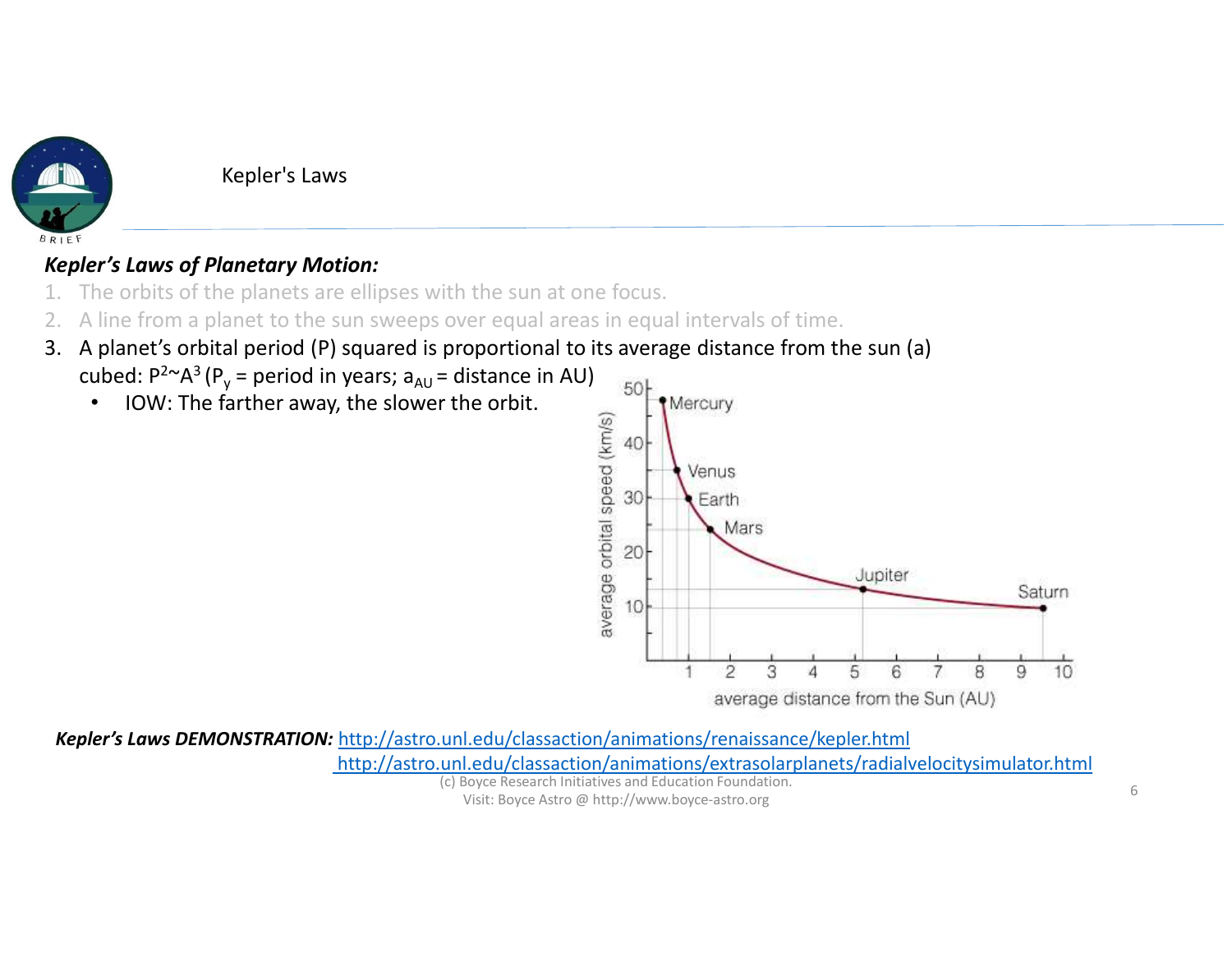

#### Summary

Kepler's laws were derived through very precise observations that were then used to model our Solar System.

From the models, Kepler was able to describe the behaviors of the planets.

NOTE: His descriptions were not mathematical. Newton later converted these into the language of Math.

Kepler's Laws apply to all orbiting bodies, not just our Solar System bodies.

(c) Boyce Research Initiatives and Education Foundation. Visit: Boyce Astro @ http://www.boyce-astro.org <sup>7</sup>